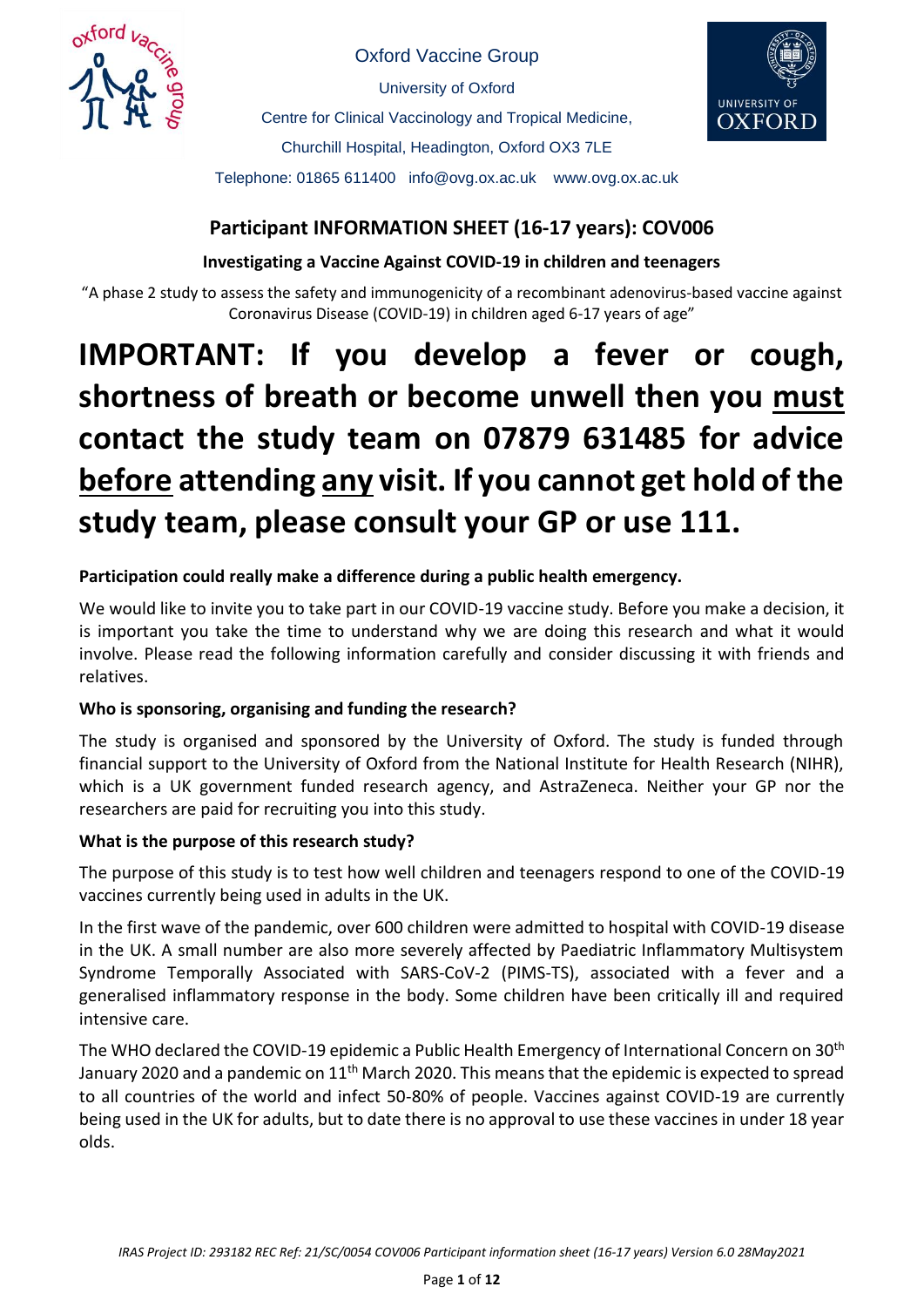This study will allow us to assess how well the immune systems of children and teenagers respond to immunisation with the Oxford/AstraZeneca Covid-19 vaccine (also known as *ChAdOx1 nCoV-19*). It will also give us valuable information on safety aspects of the vaccine. The data from this study may potentially only benefit a small group of children at high-risk of COVID-19 disease in the UK or children in other countries.

Children from Black, Asian and Minority Ethnic groups (BAME) are particularly welcome to take part in this study.

# **Summary of the study**

In total this study will enrol 261 children and young people across the UK.

- Participants will be randomised to two doses of either the *ChAdOx1 nCoV-19* or a licensed vaccine (MenB) that will be used as a 'control' for comparison. We will not be able to tell you which vaccine you are receiving, because this study is investigating the side-effects associated with the vaccine and we do not want reporting to be biased
- Participants and their parents/guardians will not be told which vaccine course they are receiving
- 5 blood tests will be taken over the course of a year to check if there are any problems and to look at immune responses to the vaccine
- For all participants there will be a diary to complete for up to 28 days following vaccination
- Participants will be enrolled in the study for one year

## **What is the vaccine we are testing?**

The vaccine we are testing in this research study is called *ChAdOx1 nCoV-19*. By vaccinating with ChAdOx1 nCoV-19, we are hoping to make the body recognise and develop an immune response that will help stop the SARS-CoV-2 virus from entering human cells and therefore prevent infection.

Over 20,000 adults have now been recruited to clinical trials of ChAdOx1 nCoV-19 worldwide and widespread roll-out of the vaccine in adults in the UK has now begun.

The ChadOx1-nCOV-19 vaccine was approved for emergency use in adults in the UK in December 2020. This approval was based on data from clinical trials enrolling over 20 000 adults, with early analysis showing the vaccine was 60 – 90% effective at preventing COVID-19. Importantly, these early results showed that no study participants receiving the ChadOx1 nCOV-19 vaccine were admitted to hospital with severe COVID-19 disease. These studies also provided important information on the safety of the vaccine, and the expected side -effects; these are described in more detail later in this document. The vaccine is now being rolled out for routine use, and more information about its effectiveness and safety is being gathered all the time.

The ChAdOx1 nCoV-19 vaccine is being given as two doses in adults, between 4-12 weeks apart. Therefore, this study will enrol you to both a 4 and 16 week (1 and 4 month) boosting schedule.

We are interested in evaluating both boost intervals in the trial so that we can provide the data needed to inform policymakers on how to use the vaccine in children and teenagers.

# **What is the control (comparison) vaccine, MenB?**

In this study we will be using a licensed 'MenB' vaccine against group B meningococcus (MenB), one of the most common causes of meningitis and sepsis in children and teenagers. This will be used as an 'active control' vaccine, to help us understand participants' response to ChAdOx1 nCoV-19. We will be using one of the two versions of MenB, Bexsero®, a vaccine which has been routinely given to infants in the UK since 2015, and is licensed for use in the age groups we are studying here.

Both ChadOx1 nCoV-19 and MenB are given as two dose schedules, administered as injections into the muscle around the shoulder region.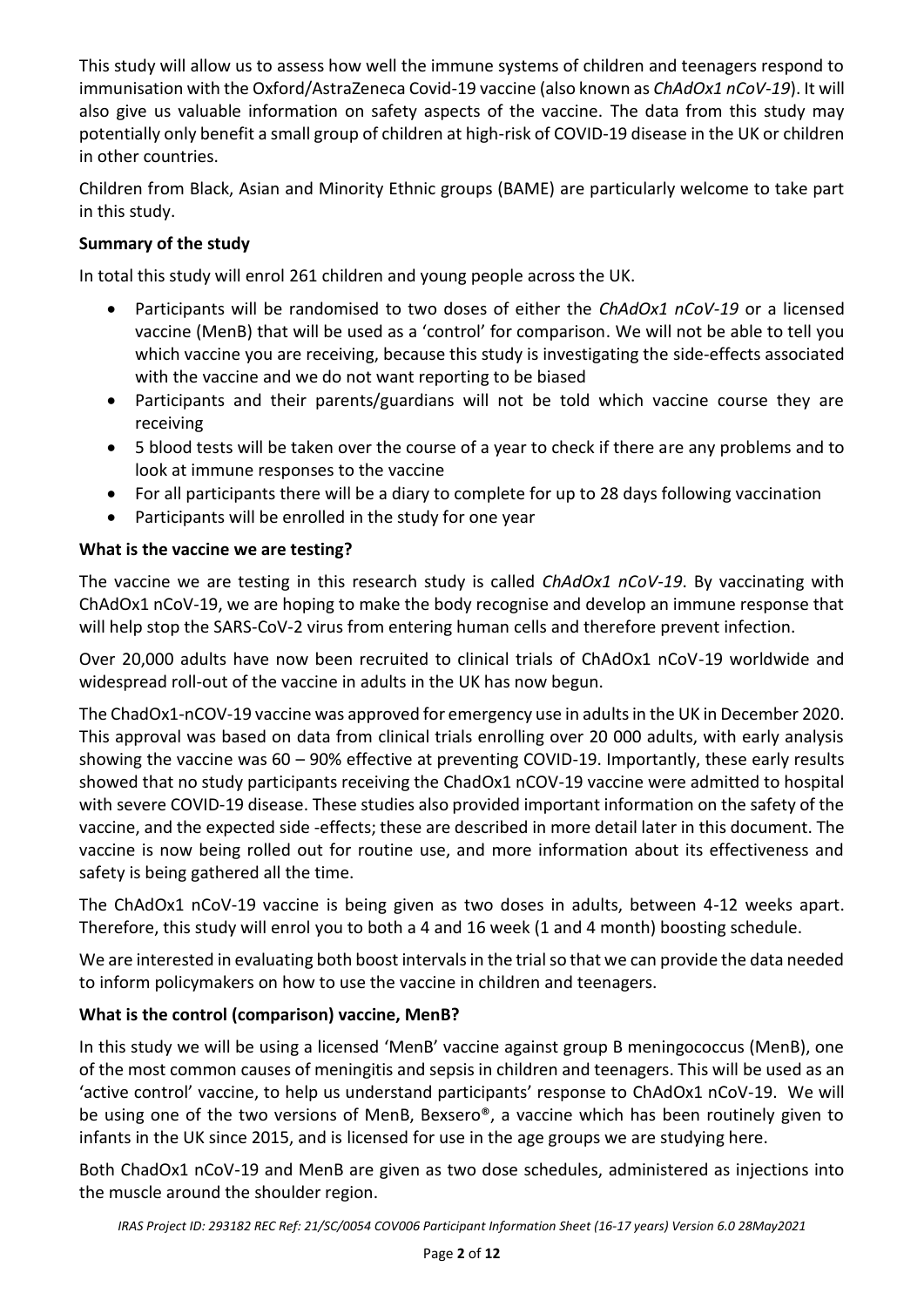Given we don't expect MenB to offer any protection against COVID-19, by comparing immune responses and post-vaccination symptoms between participants receiving ChAdOx1 nCoV-19 and MenB we will get a better understanding of how well children and teenagers respond to ChAdOx1 nCoV-19.

## **Do I have to take part?**

No. It is up to you to decide whether or not to take part. Your decision will not result in any penalty, or changes to your standard medical care. If you do decide that you will take part, you will be given this information sheet to keep (or be sent it electronically) and will be asked to sign a consent form. We would also provide some written information for you to read. You are free to withdraw at any time and without giving a reason, but we may request a follow up appointment for safety reasons.

## **Can I take part?**

In order to be involved in the study you must:

- Be aged between 16 and 17 years (up to 17 years and 8 months)
- Be able and willing (in the Investigator's opinion) to comply with all study requirements, including the follow up visits (and not rely on public transport to attend the trial centre).

## You must:

- Allow the Investigators to discuss your medical history with your GP and access all medical records.
- Provide written informed consent. We recommend that parents are present at the first visit, although this is not compulsory.

Study participants cannot participate in this study if any of the following apply:

- are the child of a staff member of the Oxford Vaccine Group on the delegation log
- have a history of laboratory confirmed COVID-19 or a blood test shows that they have had contact with the COVID-19 virus
- have a history of chronic respiratory diseases (resolved childhood asthma is allowed)
- have previously received a vaccine for Meningitis B
- have any vaccine in the 30 days before or after this study vaccine
- have previously had other similar vaccines that might impact on understanding the study results such as adenovirus vectored vaccines or coronavirus vaccines
- have received immunoglobulins or blood products in the 3 months before having the study vaccine
- history of autoimmune conditions
- have immunosuppression or immunodeficiency
- have a history of angioedema
- have a history of severe allergic reaction (anaphylaxis)
- have a current diagnosis or are having treatment for cancer
- have a bleeding disorder
- have a history of a congenital heart condition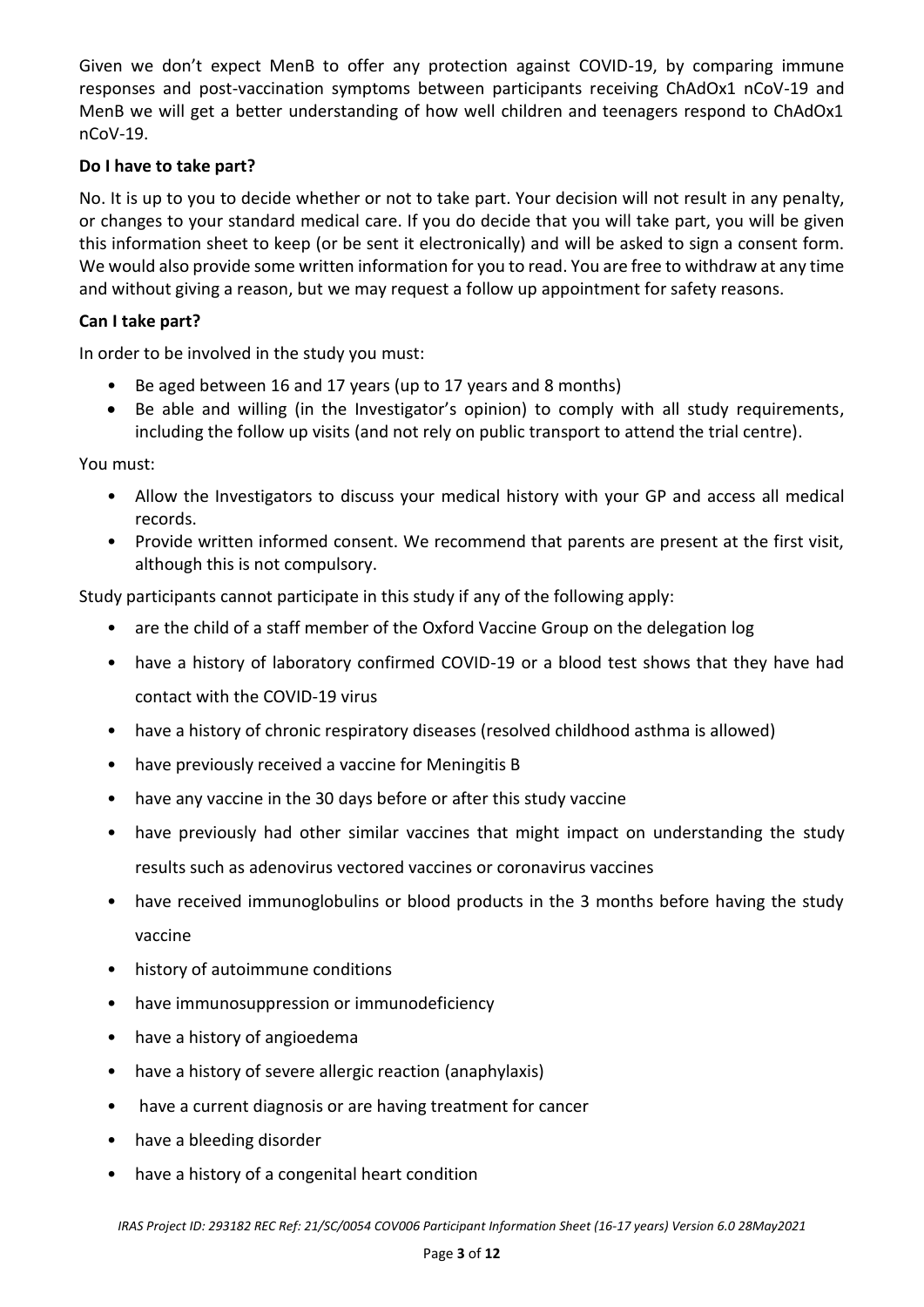- any other significant disease which might present increased risk to the participant
- are pregnant, or may become pregnant during the study period
- have previously been diagnosed with Kawasaki disease

Mild conditionsthat are well-controlled would not automatically exclude you from participating. If you are unclear whether you are eligible to be involved in the study you can contact the study team who will be able to advise you.

#### **What will happen if I decide to take part?**

You will firstly be allocated to one of the following groups:

| Group | No. of<br>participants<br>(N) | Age                | Schedule                                                        |
|-------|-------------------------------|--------------------|-----------------------------------------------------------------|
|       | 75                            | $12 - 17$<br>years | ChAdOx1 nCoV-19<br>(N=60) OR MenB (N=15) with boost at 1 month  |
|       | 75                            |                    | ChAdOx1 nCoV-19<br>(N=60) OR MenB (N=15) with boost at 4 months |

There are 2 plans depending on which group you are in, shown below.

#### **a) If booster given at 1 month**

|                                             | <b>Screening</b><br>questionnaire<br>(up to 90 days<br>before<br>vaccination) | <b>Visit</b><br>1<br>Day<br>0 | Visit 2<br>$\mathbf{1}$<br>month | Visit 3<br>2 months | Visit 4<br>6 months | Visit 5<br>1 year |
|---------------------------------------------|-------------------------------------------------------------------------------|-------------------------------|----------------------------------|---------------------|---------------------|-------------------|
| <b>Medical History</b>                      | X                                                                             |                               |                                  |                     |                     |                   |
| Urine pregnancy test<br>(girls 11 and over) |                                                                               | Χ                             | X                                |                     |                     |                   |
| Vaccination                                 |                                                                               | X                             | X                                |                     |                     |                   |
| <b>Blood Tests</b>                          |                                                                               | X                             | X                                | X                   | X                   | X                 |
| <b>Diary</b>                                |                                                                               | X                             | X                                | X                   |                     |                   |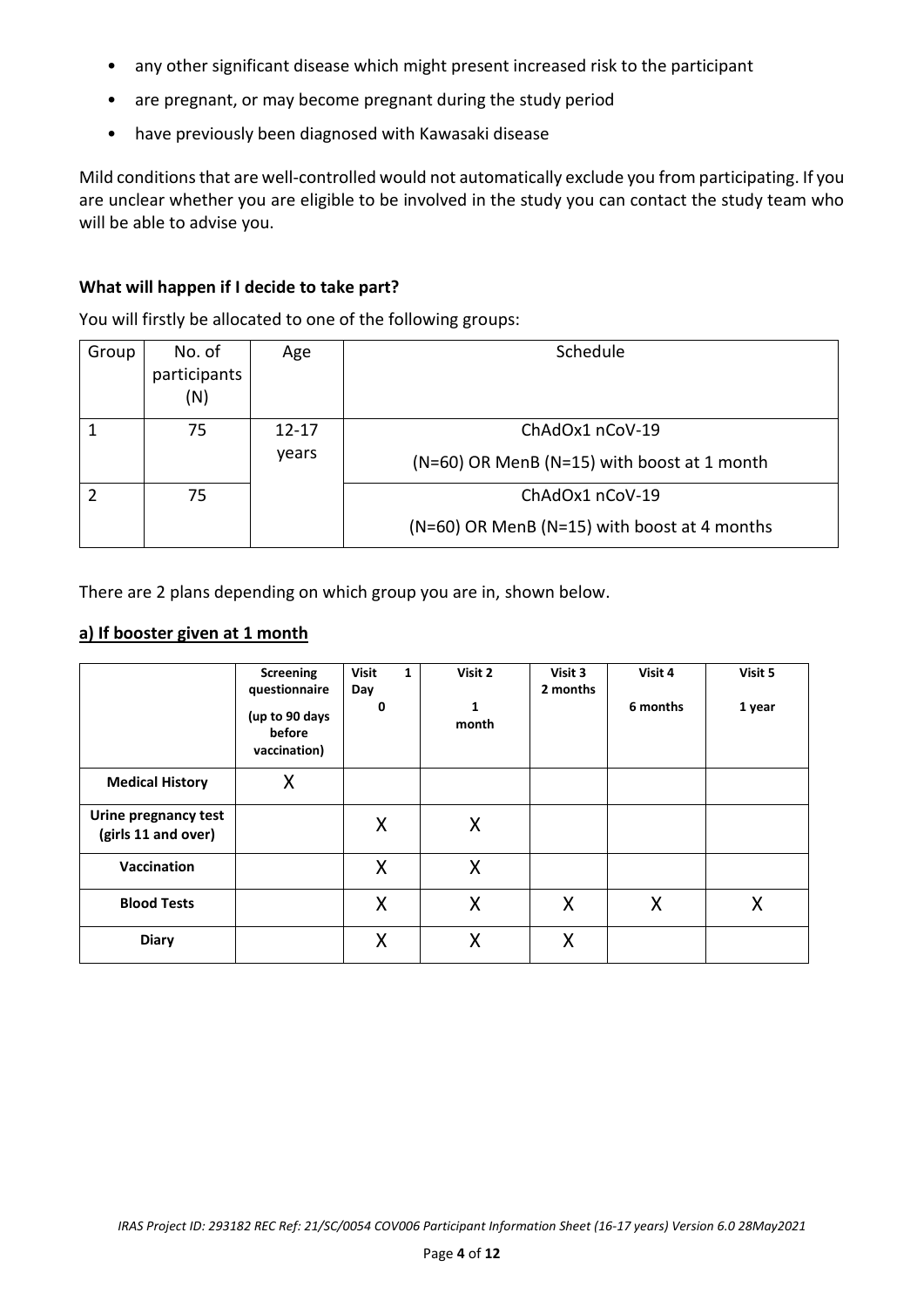#### **b) If booster given at 4 months**

|                                                   | Screening                                | V1 | V <sub>2</sub>           | V <sub>3</sub>           | V <sub>4</sub> | V <sub>5</sub> |
|---------------------------------------------------|------------------------------------------|----|--------------------------|--------------------------|----------------|----------------|
|                                                   | Questionnaire                            | 0  | $\overline{3}$<br>months | $\overline{4}$<br>months | 5<br>months    | 1 year         |
|                                                   | (up to 90 days<br>before<br>vaccination) |    |                          |                          |                |                |
| Medical                                           | Χ                                        |    |                          |                          |                |                |
| History                                           |                                          |    |                          |                          |                |                |
| Urine<br>pregnancy test<br>(girls 11 and<br>over) |                                          | X  |                          | X                        |                |                |
| Vaccination                                       |                                          | X  |                          | X                        |                |                |
| <b>Blood Tests</b>                                |                                          | X  | X                        | X                        | X              | Χ              |
| Diary                                             |                                          | Χ  | Χ                        | Χ                        |                |                |

If you decide to take part in this trial there is a short online questionnaire to complete to check that you are eligible. At the end of the online questionnaire you will be asked if you agree that a researcher can contact you by phone to ask questions about your current health and discuss details of your medical history, if needed.

If you are eligible, you will be invited to a face-to-face visit where you will be asked to sign the consent form in person and you will receive the vaccination on the same day. COVID-19 safety precautions will be taken throughout this trial to maintain infection control. If you are not eligible, your information will not be stored beyond the end of the trial.

## Online questionnaire

We will ask you to complete an online questionnaire to establish whether you are eligible for the study, which will include questions about your medical history. It should take no more than 15 minutes. In some cases we may require clarification from your General Practitioner before proceeding and we will ask for your consent to contact them if needed. There will be two parts to the questionnaire, one with general questions and a second part which will ask for your permission to contact your GP.

## Consent and Vaccination Visit – *up to 1 hour (Signing of consent form, temperature measured, blood test, vaccination and up to 30-60 minutes observation after the vaccination)*

At the first visit, full written informed consent\* will be obtained. You will be given at least 24 hours to read and consider the information in the Participant Information Sheet (this document) before attending for the consent and vaccination visit. You will have the opportunity to ask any questions of a member of the research team before you sign a consent form and decide to take part.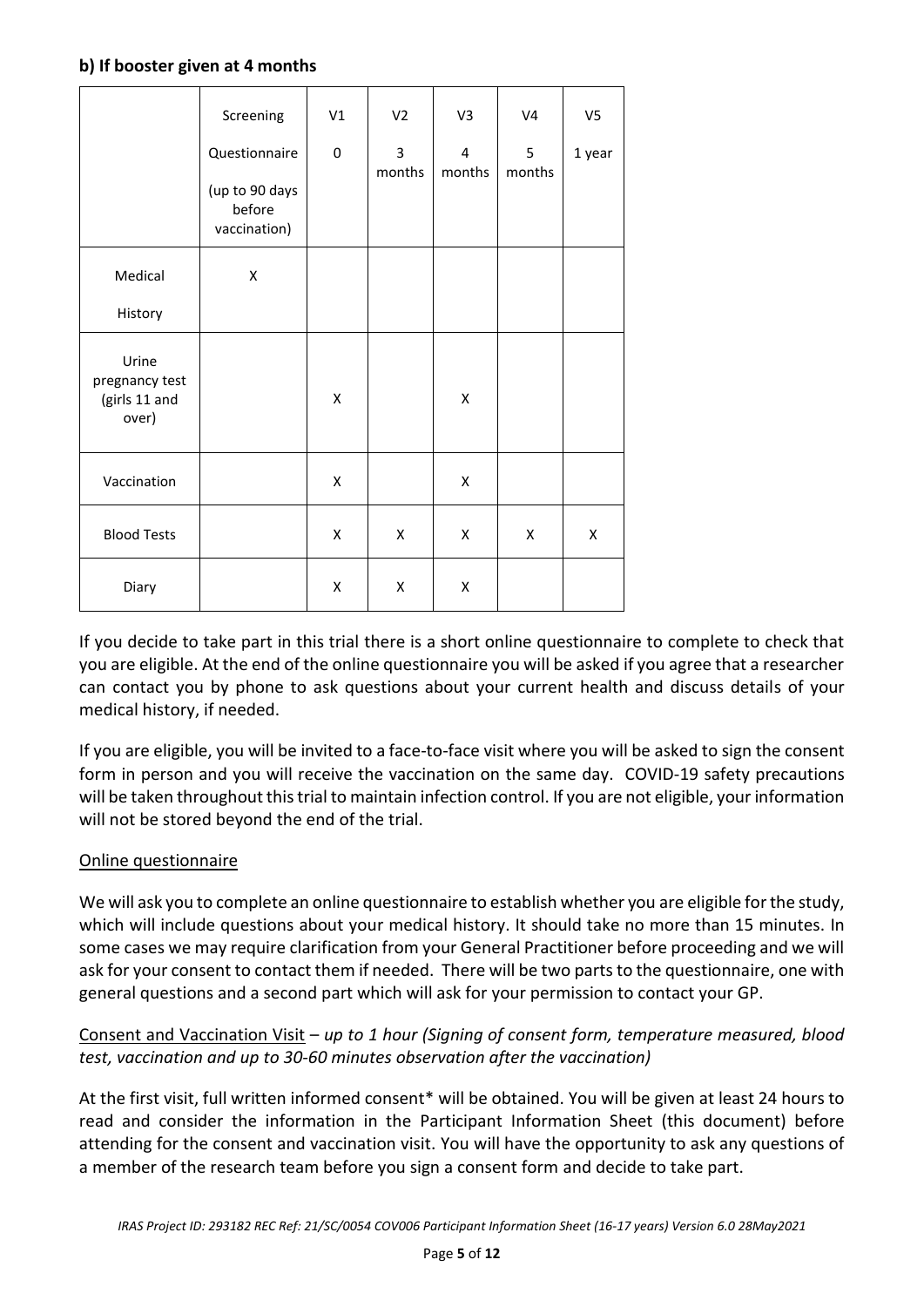We will ask you a few questions to check if there have been any problems for you since filling in the screening questionnaire. We will check your temperature and we will take blood samples. Anaesthetic cream to numb the skin for the blood test can be available

A blood sample will be taken to check if you have had contact with the COVID-19 virus prior to vaccination but the result will not stop you from entering the study. Because of the nature of the pandemic, we expect approximately 10% of participants to have had previous contact with COVID-19 and it will be important to include these participants in our results as well. It is important to note that this is a research test that has not been validated for diagnostic purposes, so results cannot be used to provide confirmation of previous infection nor of protection from future infection. Results will not be provided to participants. You will automatically be required to take a urine pregnancy test, we are asking this of all female participants over the age of 11. We ask that all female participants who are sexually active use an effective form of contraception for the duration of the trial.

You will be randomly allocated to receive two doses of ChAdOx1 nCoV-19 or MenB, and you will not know which one you have had. This will be given as an injection at the top of your arm and we will cover the vaccine site with a dressing. We will need to keep an eye on you to make sure you are OK for 60 minutes (+/- 30 minutes) after the vaccine. Overall the visit will take up to 2 hours.

We may ask to photograph the vaccination site. You will not be identifiable in these photographs, as only the vaccination site and the unique trial number will be visible. These photographs may be shown to other professional staff, used for educational purposes, or included in a scientific publication.

In keeping with Public Health England guidance on vaccine associated fever during the pandemic, participants experiencing fever within the first 48 hours of vaccination, with no other primary symptom of COVID-19 (cough, loss of sense of taste or smell) will not be required to self-isolate unless there is otherwise clinical suspicion of COVID-19.

# Electronic Symptom Diary "e-diary" – *Completed at home by participant*

We will give you a thermometer, tape measure and an E-diary account to record your symptoms and temperature every day for 7 days after vaccination. After these 7 days we will ask you to record if you are unwell or take any medications over the next 3 weeks. The research staff will monitor the E-Diary and may phone you to ask for more information. You will also be asked to record in the diary any serious medical illnesses or hospital visits you may have over the course of the study.

## Booster and Follow up visits *– 1 hour booster visit and 3 follow-up appointments of 30 minutes (blood tests and check for side effects or new health problems)*

At the second visit, you will undergo a second blood test, and the diary card will be reviewed. A physical examination will be done if necessary and after a urinary pregnancy test (if you are female) your second vaccination given if you are in Group 1, and if you are in Group 3 the booster will be given at your third visit.

There are in total 3 follow-up visits (in addition to your booster vaccination visit) over 9 months (lasting approx. 30 minutes) to ensure everything is fine and to check your symptoms. Blood tests will be performed as outlined in the table above. Wherever possible, visits will take place outside of school hours (including vaccination and follow-up visits). Social distancing will need to be maintained throughout all visits.

*Note: due to the high number of planned volunteers in this study, visits may take longer than the estimates given here.*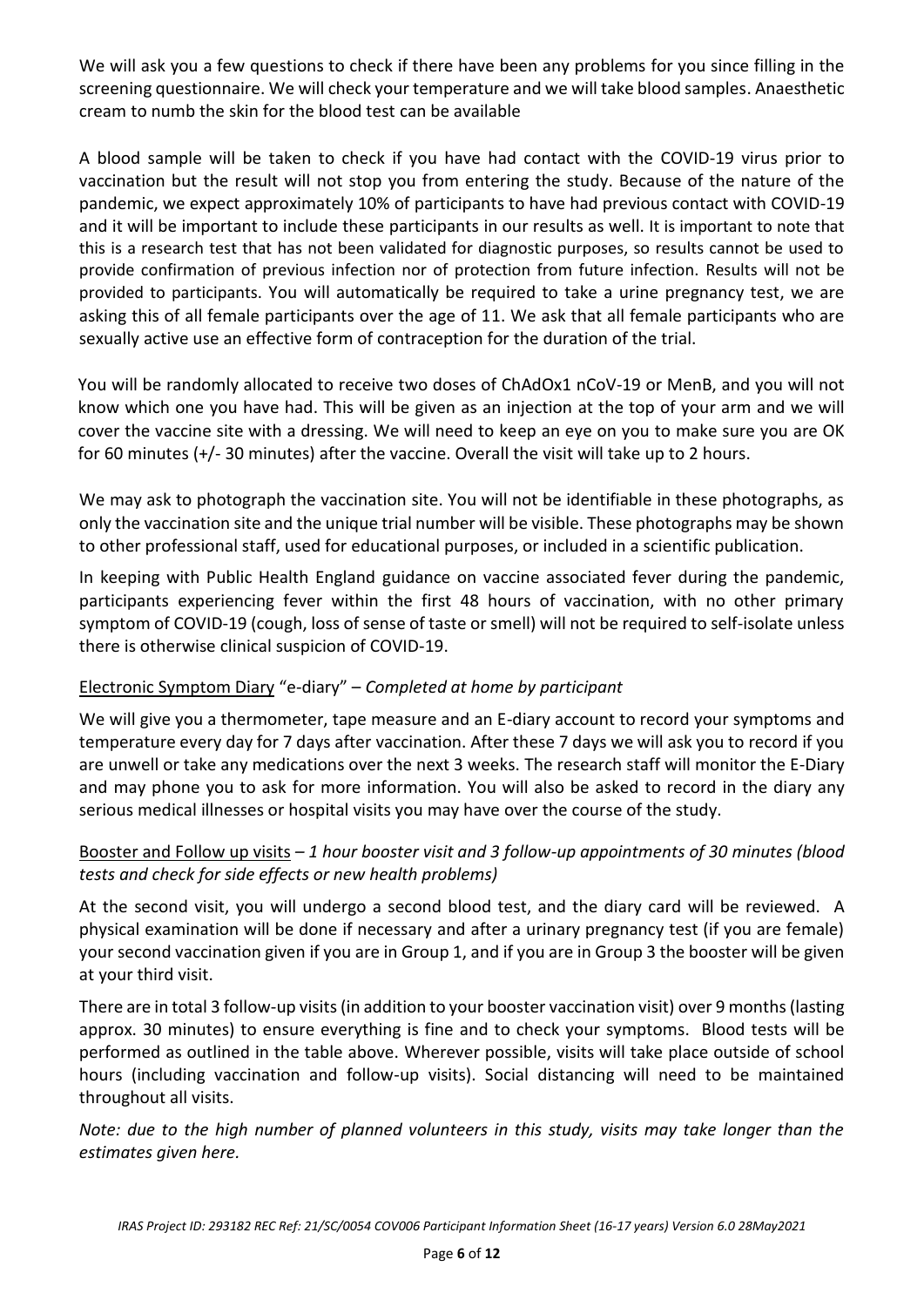## **What should I avoid during the trial?**

You should not take part in other studies that involve the administration of drugs or vaccines, including trials testing other interventions for COVID-19. If during the trial you are required to receive any vaccinations while enrolled in this study you should inform the research team beforehand and we will discuss with you the most appropriate time to receive them.

## **Are there any risks from taking part in the trial?**

The risks and side effects of the proposed vaccinations and trial procedures are detailed here:

*1. Blood samples*

Drawing blood may cause slight pain, although we will use anaesthetic cream to numb the skin if requested. Occasionally there can be bruising at the site where the needle enters. You may feel lightheaded or even faint. Taking blood can sometimes be difficult and we may ask you for a second attempt if needed. Each blood sample will be a maximum volume of 15 mls.

The blood tests we perform will include antibody testing against COVID-19 and looking at other immune responses to the vaccines. We will not be informing you of your levels of immunity against the COVID-19 virus.

#### *2. Vaccination Side Effects: ChAdOx1 nCoV-19 and MenB*

It is likely that you will experience some symptoms at the vaccination site as well as general symptoms due to vaccination. Like all medicines, this vaccine can cause side effects, although not everybody gets them. In clinical studies with the vaccine, most side effects were mild to moderate in nature and resolved within a few days with some still present a week after vaccination. If side-effects such as pain and/or fever are troublesome, medicines containing paracetamol can be taken.

Side effects that occurred during clinical trials in adults were as follows:

#### **Very Common (may affect more than 1 in 10 people)**

- tenderness, pain, warmth, redness, itching, swelling or bruising where the injection is given
- generally feeling unwell
- feeling tired (fatigue)
- chills or feeling feverish
- headache
- feeling sick (nausea)
- joint pain or muscle ache

## **Common (may affect up to 1 in 10 people)**

- a lump at the injection site
- fever
- being sick (vomiting)
- flu-like symptoms, such as high temperature, sore throat, runny nose, cough and chills

#### **Uncommon (may affect up to 1 in 100 people)**

- feeling dizzy
- decreased appetite
- abdominal pain
- enlarged lymph nodes
- excessive sweating, itchy skin or rash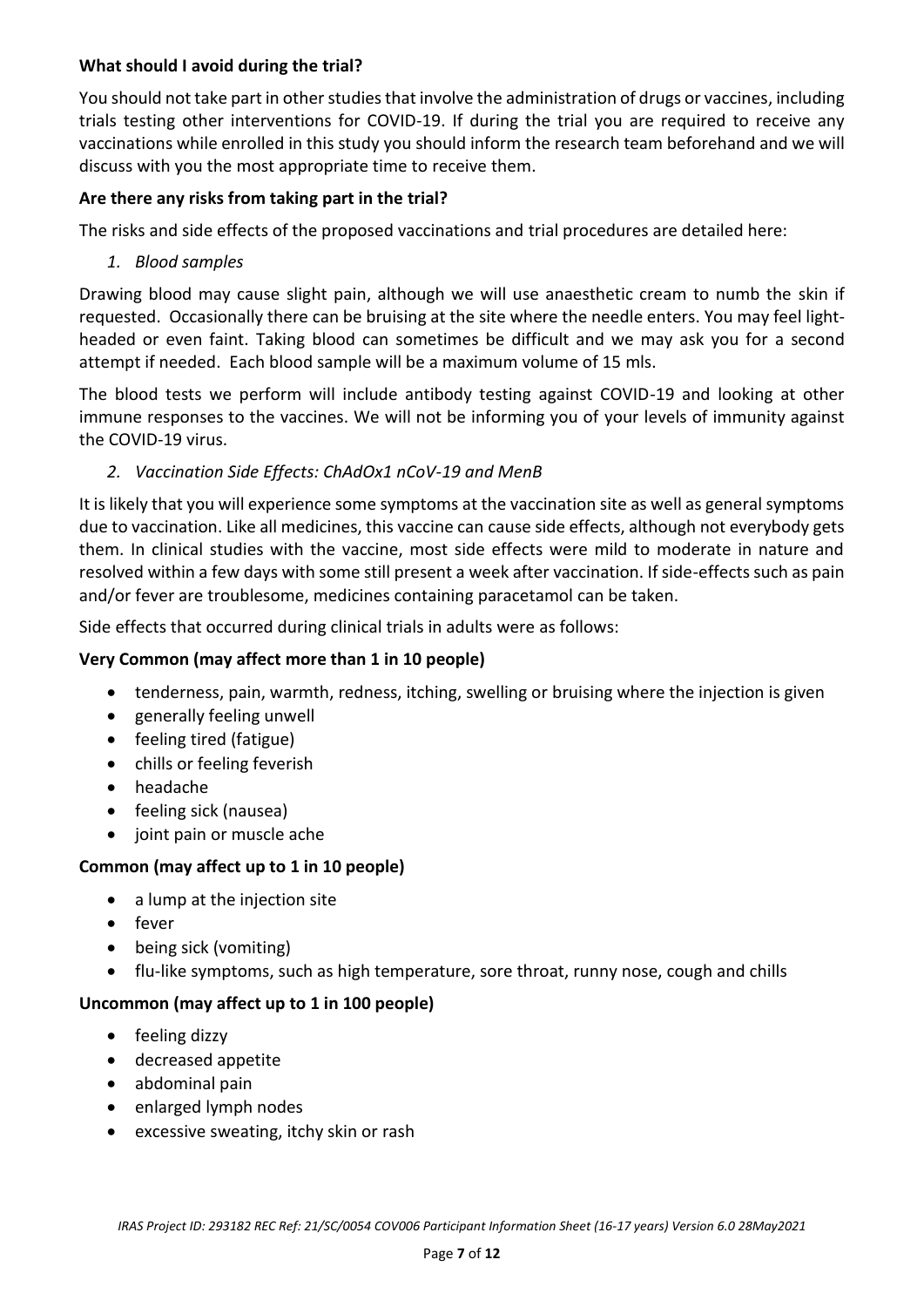In clinical trials there were very rare reports of events associated with inflammation of the nervous system, which may cause numbness, pins and needles, and/or loss of feeling. However, it is not confirmed whether these events were due to the vaccine.

This study will be collecting data on side-effects in children and teenagers.

There have been recent reports of increased Kawasaki- like disease in children during the COVID-19 pandemic. Kawasaki disease is an illness that causes inflammation in the blood vessels in the body. A fever that lasts for 5 days or more is the first sign. Since the cause of the COVID-19-associated Kawasaki-like disease is unknown, it is not known if the immune response to the vaccine could also be a trigger or if this event will be more likely to occur in those who have been exposed to the virus after receiving the vaccine.

## **Updated MHRA and JCVI guidance**

With any new medicine or vaccine, there is always a possibility of an unexpected side effect. Following reports of blood clots with lowered platelets a review has been undertaken by the MHRA (Medicines and Healthcare products Regulatory Agency) and the EMA (European Medicines Agency). The reports were into a very rare type of blood clot in the brain, known as cerebral venous sinus thrombosis (CVST), and in some other organs together with low levels of platelets (thrombocytopenia) that might be associated with vaccination with ChAdOx1 nCoV-19. Up to and including 31 March 2021 there have been 79 UK reports of these blood clots and unfortunately 19 people died. By 31 March 2021, 20.2 million doses of the ChAdOx1 nCoV-19 vaccine had been given in the UK. This means the overall risk of these blood clots is extremely rare, approximately 4 people in a million who receive the vaccine. More recently it has been shown that the overall incidence after second doses was 1.3 per million doses, with no reported cases in under 50 year olds.

More investigations are needed, but as a precaution the JCVI (Joint Committee on Vaccination and Immunisation), that advises the UK government on vaccination policy, have recommended that those under 30 years old who have not yet had a first dose of the ChAdOx1 nCoV-19 vaccine, have an alternative COVID-19 vaccine. This decision was made by looking at the risk of clots following vaccination versus the benefits of receiving protection from COVID-19 disease. Severe COVID-19 disease is much less common in young adults.

However, those who have had a first dose should continue to complete their vaccination course.

Additional side effects to be alert for in the 28 days following vaccination are;

- Sudden severe or persistent headache that does not improve with usual pain killers or is getting worse
- An unusual headache which seems worse when lying down or bending over, or may be accompanied by blurred vision, nausea and vomiting, difficulty with speech, weakness, drowsiness or seizures
- New and unexplained pinprick bruising or bleeding
- Shortness of breath, chest pain, leg swelling or persistent abdominal pain

If you experience any of these symptoms, you should seek medical attention immediately. You will be provided with a 24 hour mobile number to contact a study doctor should you have any concerns.

Links to the updated MHRA and JCVI guidance can be found here:

[https://www.gov.uk/government/news/statement-on-astrazeneca-covid-19-vaccine-following](https://www.gov.uk/government/news/statement-on-astrazeneca-covid-19-vaccine-following-mhra-update)[mhra-update](https://www.gov.uk/government/news/statement-on-astrazeneca-covid-19-vaccine-following-mhra-update)

<https://www.gov.uk/government/news/new-jcvi-advice-on-use-of-the-astrazeneca-covid-19-vaccine>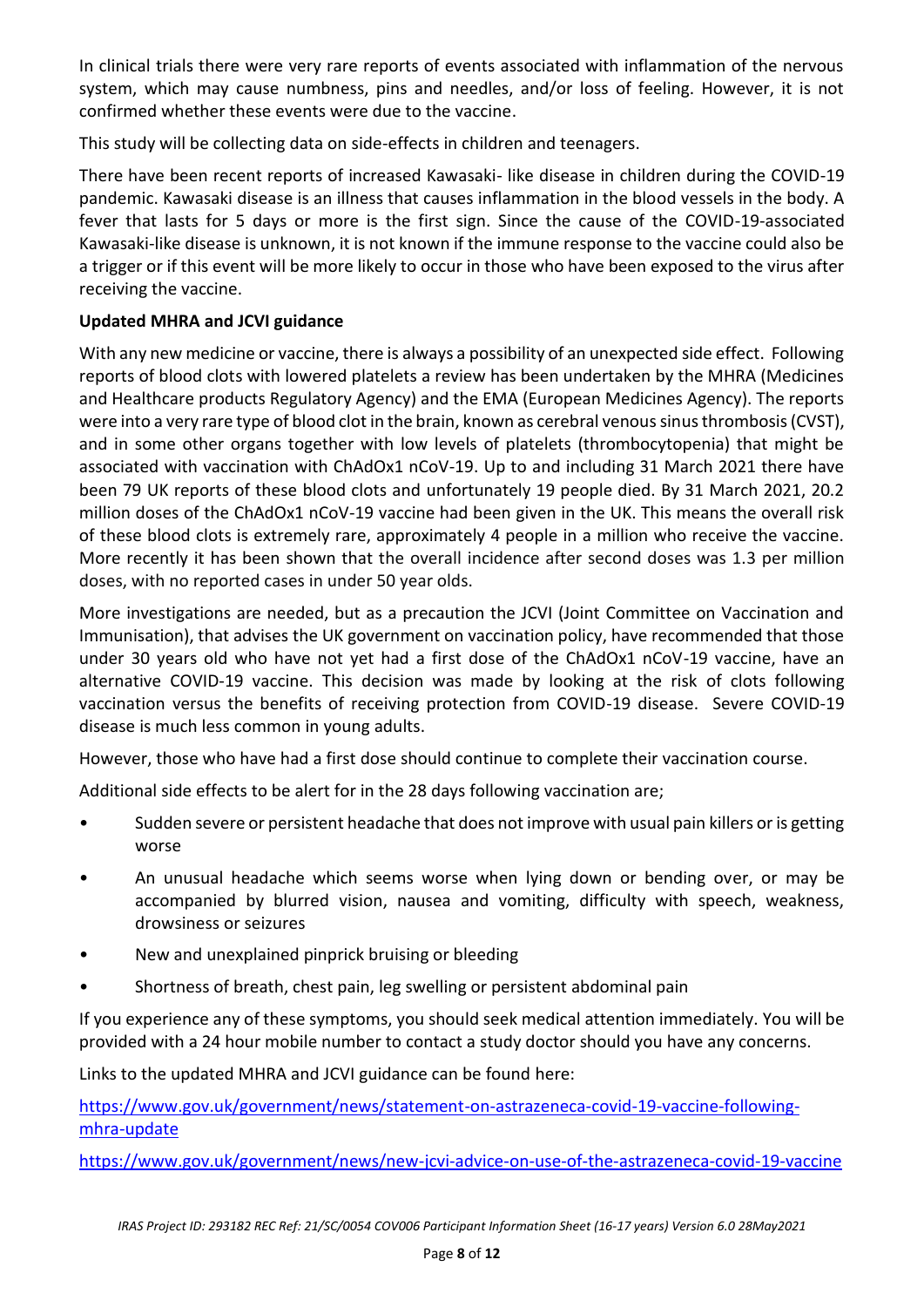## **What are the advantages of taking part?**

Interim data from adult studies suggest that ChAdOx1 nCoV-19 has 60-90% efficacy against COVID-19 disease. The information gained from this study will support the licensing of this vaccine in children and young adults, if it is shown to be effective in these age groups as well. Participants who receive MenB will reduce their risk of meningitis and sepsis caused by group B meningococcus.

At the end of the study, if you received the MenB vaccine, you will be offered two doses of ChAdOx1 nCoV-19 vaccine if it is approved for use in your age group and you are not eligible under a national immunisation programme. If you received ChAdOx1 nCoV-19, you will be offered 2 doses of the MenB vaccine.

We understand that some participants will become eligible for vaccination in the national vaccine rollout, and need to find out which vaccine they have had. If they have received ChAdOx1 nCov-19, they will be offered the opportunity, in the trial, to complete their course of ChAOx1 vaccination, if they have not already received their second dose. All unblinded participants will be allowed to stay on in the trial for follow up visits, both for safety and immunogenicity data.

## **What should you do if you believe you may have developed COVID-19 during the study?**

If you are unwell then contact the NHS 111 service or phone 999.

If you have a positive swab performed in the community or are diagnosed as having COVID-19 disease while in the study then you must contact the study team on 07879 631485.

If you are admitted to hospital during the study then you should inform the medical or nursing staff that you are taking part in this trial. We will provide a contact card for you to give to these staff which will have a link to a website for them to fill in details about your admission.

# *It is important that you understand that if you become seriously unwell and need to be admitted to hospital, the standard referral routes within the NHS will be used. Participants will be treated the same way as the general population in this context of the COVID-19 pandemic. We are unable to offer extra medical support outside what is available within the NHS for the general public.*

Participants who develop COVID-19 symptoms and have a positive PCR test after the first vaccination can only receive a booster dose after a minimum 4 weeks interval from their first PCR positive test, provided their symptoms have significantly improved. The decision to proceed with booster vaccinations in those cases will be at clinical discretion of the investigators. For participants who are asymptomatic and have a positive PCR test, a minimum of 2 weeks from first PCR positivity will be required before boosting.

## **Will we be compensated for our travel?**

Yes, we will reimburse you £10 for each study visit, to cover travel costs incurred whilst participating in this trial.

## **What if new information becomes available?**

Sometimes during the course of a trial, new information relevant to the trial becomes available. If this happens, we will tell you about it and discuss whether you want to, or should, continue in the study. If you decide you will continue to take part, you will be asked to sign an updated consent form. On receiving new information, we may consider it to be in your best interests to withdraw from the study. Your participation in this study may also be stopped at any time by the study doctor or the Sponsor for other reasons.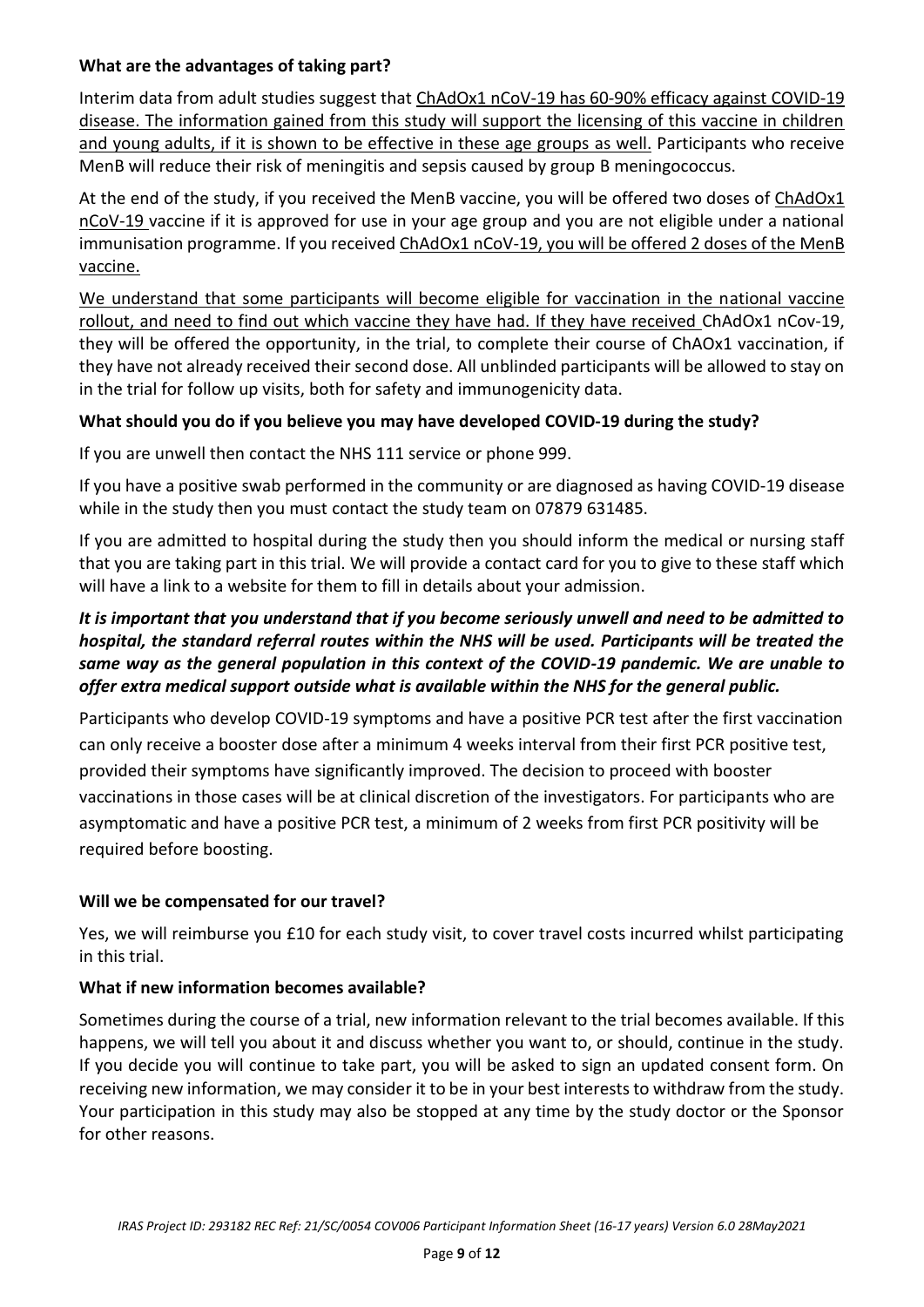## **What will happen if I don't want to carry on with the trial?**

If, at any time after agreeing to participate, you change your mind about being involved with this study you are free to withdraw without giving a reason. If you withdraw we would not usually perform any more research procedures, although occasionally we might need to offer a follow up visit for safety purposes, for example to check the injection site or a blood result. Your decision will not result in any penalty. Unless you state otherwise, any blood taken whilst you have been in the study will continue to be stored and used for research as detailed above. You are free to request that the blood samples are destroyed at any time during or after the study. If you choose to withdraw from the trial, your standard medical care will not be affected.

#### **What if something goes wrong?**

The investigators recognise the important contribution that volunteers make to medical research, and make every effort to ensure your safety and well-being. The University of Oxford, as the research Sponsor, has arrangements in place in the unlikely event that you suffer any harm as a direct consequence of participation in this trial.

In the event of harm being suffered, while the Sponsor will cooperate with any claim, you may wish to seek independent legal advice to ensure that you are properly represented in pursuing any complaint. The study doctor can advise you of further action and refer you to a doctor within the NHS for treatment, if necessary. NHS indemnity operates in respect of the clinical treatment which may be provided if you needed to be admitted to hospital.

#### **Complaints statement**

If you wish to complain about any aspect of the way in which you have been approached or treated during the course of this study, you should contact the research investigators who will do their best to address your concerns by sending us an email to [info@ovg.ox.ac.uk.](mailto:info@ovg.ox.ac.uk) Alternatively you may contact the University of Oxford Clinical Trials and Research Governance (CTRG) office on 01865 616480 or the head of CTRG, email [ctrg@admin.ox.ac.uk](mailto:ctrg@admin.ox.ac.uk)

## **Would my taking part in this trial be kept confidential?**

All information that is collected about you during the course of the research will be coded with a study number and kept confidential. The information is available to the trial team, authorised collaborators, ethical review committees, Oxford University Hospital NHS Foundation Trust, government regulatory agencies and the Sponsor (University of Oxford), who can ask to access the trial data. Responsible independent monitors may be given access to data for monitoring and/or audit of the trial to ensure we are complying with regulations. They are bound by the same confidentiality rules.

Every effort will be taken to maintain confidentiality. Information about you may be stored electronically on a secure server, and paper notes will be kept in a key-locked filing cabinet at the Oxford Vaccine Group or at the Centre for Clinical Vaccinology and Tropical Medicine (CCVTM), University of Oxford. Trial results will be published in a scientific journal but nothing that could identify you will be included in any report or publication.

#### **What will happen to my data?**

UK Data protection regulation requires that we state the legal basis for processing information about you. In the case of research, this is 'a task in the public interest.' The University of Oxford is the sponsor for this study, based in the United Kingdom, is the data controller and is responsible for looking after your information and using it properly.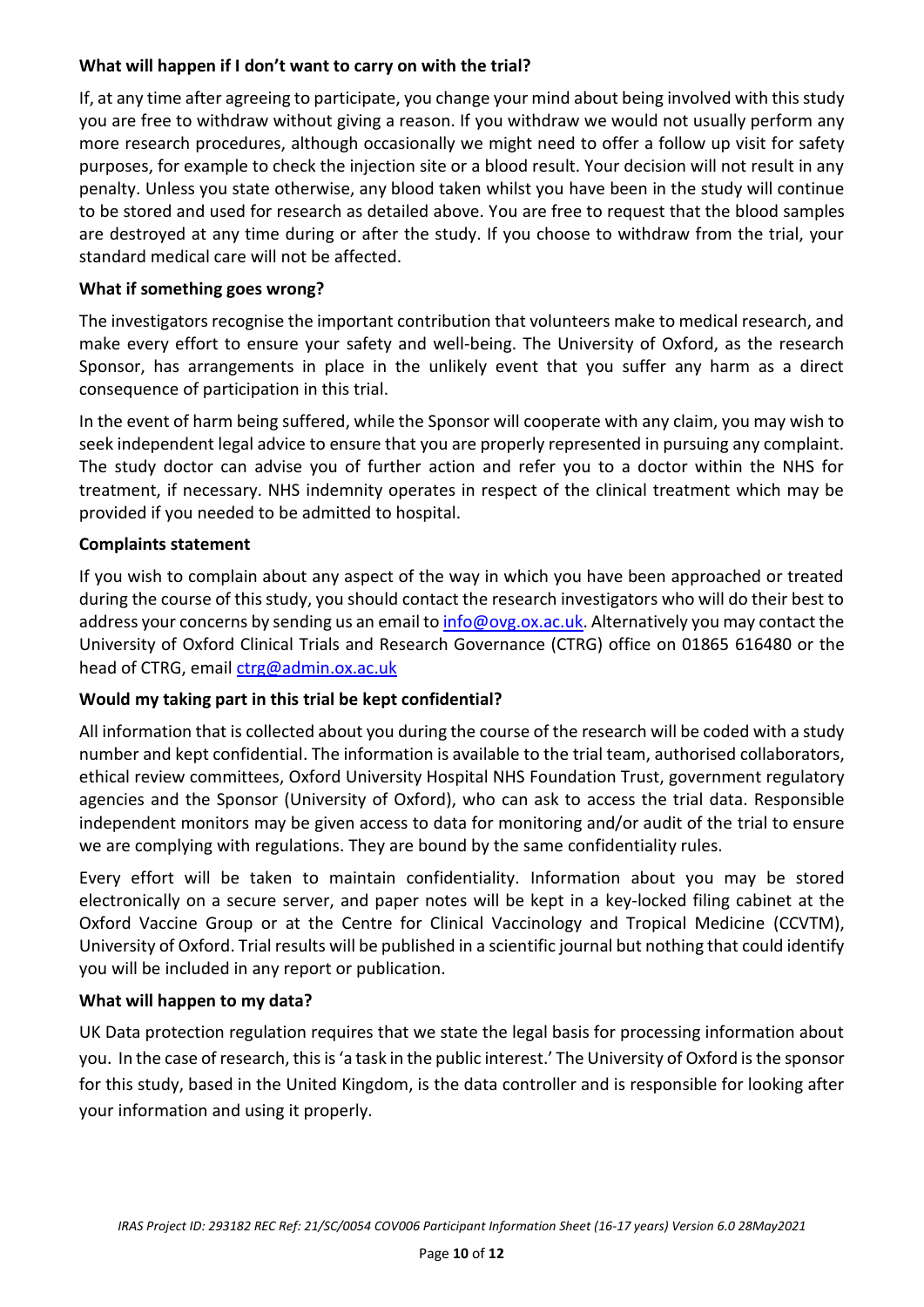We will be using information from your medical records in order to undertake this study and will use the minimum personally-identifiable information possible. We will keep identifiable information about you such as contact details for a minimum of 5 years and until the youngest participant turns 21 years. The need to store this information for longer in relation to licensing of the vaccine will be subject to ongoing review. De-identified research data will be stored indefinitely. If you have agreed that samples can be retained for future research then your personally identifiable information will be kept with restricted access solely for the purposes of sample management for a minimum of five years after the last sample has been either used or disposed of in order to meet regulatory requirements. We will also store your consent form. Samples will be provided for future research only in a form that does not identify you. We store research data securely at the University of Oxford indefinitely following removal of identifiable information. If you agree to your details being held to be contacted regarding future research, we will retain a copy of the consent form until such time as your details are removed from our database but will keep the consent form and your details separate.

The study team will use your name and contact details, to contact you about the research study, and make sure that relevant information about the study is recorded for your care, in relation to your health during the study and to oversee the quality of the study. At the completion of the study, unless you consent otherwise (e.g. if you request to be informed of other trials), your personal details will not be used to contact you other than in exceptional circumstances concerning your safety. If you consent to take part in another study carried out by the Oxford Vaccine Group, personal information and medical information including blood test results may be accessed to avoid unnecessary repetition.

Data protection regulation provides you with control over your personal data and how it is used. When you agree to your information being used in research, however, some of those rights may be limited in order for the research to be reliable and accurate. Further information about your rights with respect to your personal data is available at: <https://compliance.web.ox.ac.uk/individual-rights>

Safety data will be provided to AstraZeneca, in an anonymised format.

# **Involvement of the General Practitioner (GP)/Family doctor (GP)**

In order to enrol into this study, you will be required to tick a box on an online form to say that you consent for us to contact your GP. Your GP may be asked to share information about your medical history and give access to any other medical records as required. We will write to your GP to let them know about your enrolment and study completion status, so they can update your medical records accordingly.

# **What will happen to any samples I give?**

If you consent, some of your leftover blood samples can be stored and used for future infectious disease or vaccine related research. This is optional, your participation in this study will not be affected by your decision whether to allow storage and future use of leftover samples. Upon request at any time, your remaining blood samples will be destroyed.

Study blood tests to look at the response of your body to the vaccine will be done both at the University of Oxford and with collaborating laboratories in the UK and in other countries. Any samples or data sent to them would not include information that identifies you.

# **Will any genetic tests be done?**

We may do genetic tests on your blood samples to look at the patterns of genes that regulate your own individual immune response (these are called Human Leukocyte Antigen genes). Doing this helps us to work out which aspects of the immune response to vaccines are due to genetic differences between individuals. We may also look at the expression of certain genes which relate specifically to the immune response to COVID-19, but no genetic tests concerning diseases or conditions other than